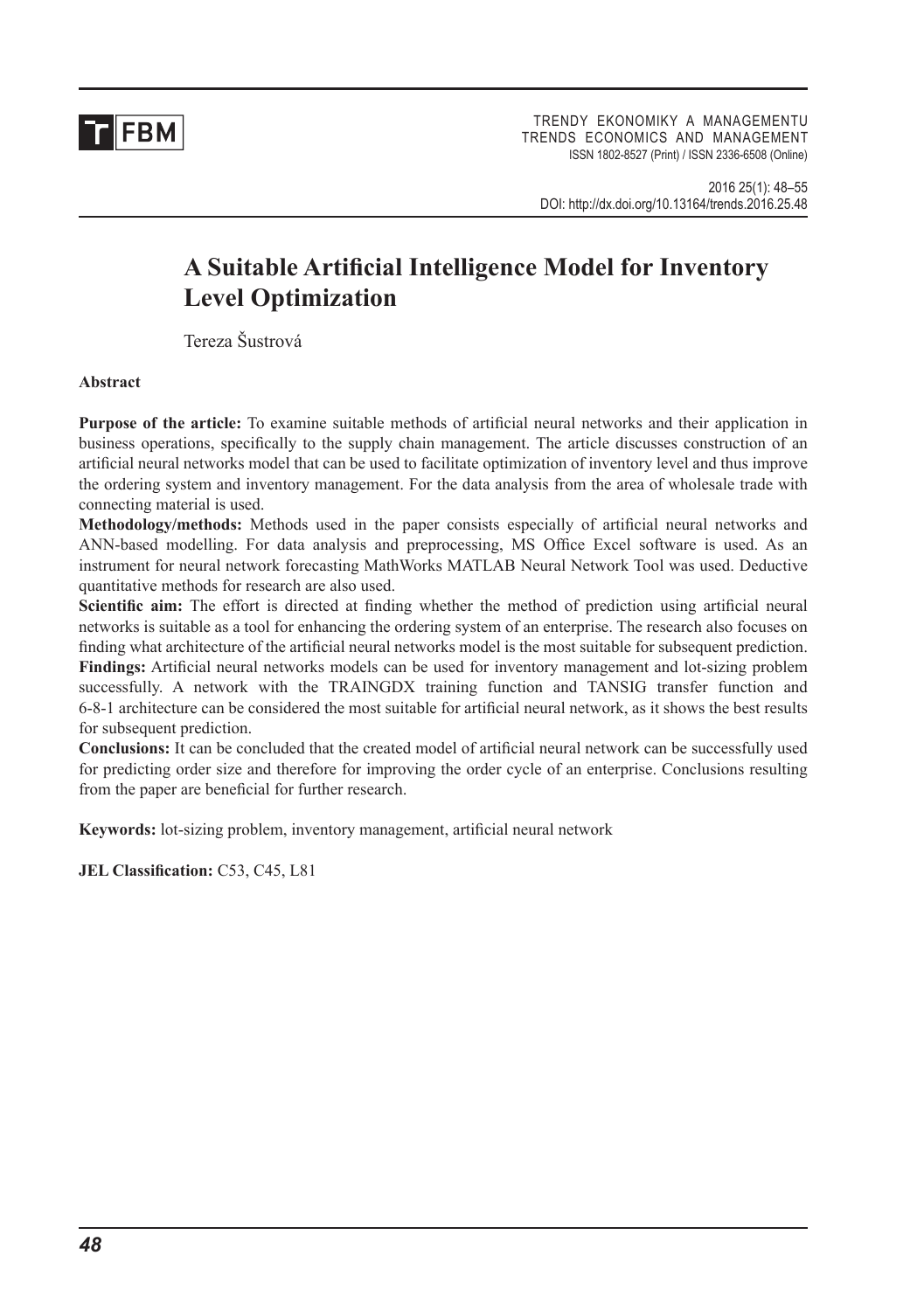## **Introduction**

In today's highly competitive environment characterized by high consumer's requirements for products with high quality, low profit margins and short delivery times, enterprises are forced to take advantage of every opportunity to optimize their business processes.

The issue of inventory management is considered to be one of the most important functions of manufacturing and business enterprises, which often have a big impact on their overall performance. Usually it is necessary to consider a trade-off between high holding costs on one hand and poor service and high shortage costs resulting from low inventory levels on the other. The required solution lies in a suitable inventory management which ensures a satisfactory service level without keeping unnecessarily large stocks causing high expenses.

The paper presents the effectivity inquiry of artificial neural network modelling and forecasting in the issues of inventory management, especially in the lot-sizing problem. Several types of neural networks are created and tested within the research, searching for the most efficient neural network architecture. MS Office Excel was used for data analysis, preprocessing and standardization; MathWorks MATLAB Neural Network Tool was used for neural network forecasting.

### **1. Inventory management models and artificial neural networks**

The purpose of the inventory management models is to provide an appropriate method for inventory regulation, mostly with regard to costs. So far no universal model for inventory management has been developed and a specific solution must be sought in each individual situation on the basis of the existing models.

EOQ model is frequently modified for various types of the required input data entry, such as in the case when rebate (a discount depending on the volume of the order for delivery) needs to be respected.

The first mathematical model for delivery size specification was the model developed by Ford W. Harris called Economic Order Quantity (Harris, 1913). This model is one of the single-product deterministic dynamic models and is the simplest model type – a model of periodically replenished inventory with constant delivery size. The assumption for the EOQ model is a single-level production process with no capacity constraints, which makes the problem become a single-item problem. The demand for that item is assumed to be stationary, *i.e.* demand occurs continuously with a constant rate. The EOQ model is a continuous time model with an infinite planning horizon. The optimal solution is easy to derive. The purpose of the model is to find the optimum size of a manufacturing supply which is the most economical for a manufacture. This means balancing of acquisition and storage costs.

Since the assumptions appear to be very restrictive and do not correspond to the practice in a vast majority of cases, more sophisticated models were developed in the latter half of the 20th century. First to mention is the economic lot scheduling problem (ELSP) where capacity restrictions come in (Rogers, 1958 and Elmaghraby, 1978). Because scarce resources are usually shared in common by several items, the ELSP is a single-level, multiitem problem. However, the ELSP still assumes stationary demand. It is a continuous time model too and the planning horizon is infinite again. Solving the ELSP optimally is NP-hard. Hence, heuristics dominate the area (Zipkin, 1991).

A quite different step was made from the EOQ model assumptions towards dynamic demand conditions. Wagner, Whitin (1958) created a so called Wagner-Whitin model which assumes a finite planning horizon which is subdivided into several discrete periods. Demand is given per period and may vary over time. However capacity limits are not considered which means that the single-level WW problem is a single-item problem. The solution is simple (Aggarwal *et al.*, 1993). Next model generations combined models with different capacity limitations and different dynamic approaches. The delivery size specification was extended with purchase planning (Drexl *et al.*, 1997).

A separate, later developed model type is the model with deteriorating goods. Deteriorating refers to the damage, spoilage, dryness, vaporization, *etc.* of the products. These models are also based on the classical EOQ model or the Wagner-Whitin model, subsequently modified for the required conditions. The basic typology is again derived from the demand nature and includes models with deterministic demand, time-varying demand, stock-dependent demand or price-dependent demand and also with stochastic demand. Special models are developed for the case of permissible delay in payment, including delay interest payment, purchase price discount and models including inflation and time value of money or inventory model with two warehouses (Goyal, Giri, 2001).

The study of various model situations, focus on simulating conditions, searching for outcomes,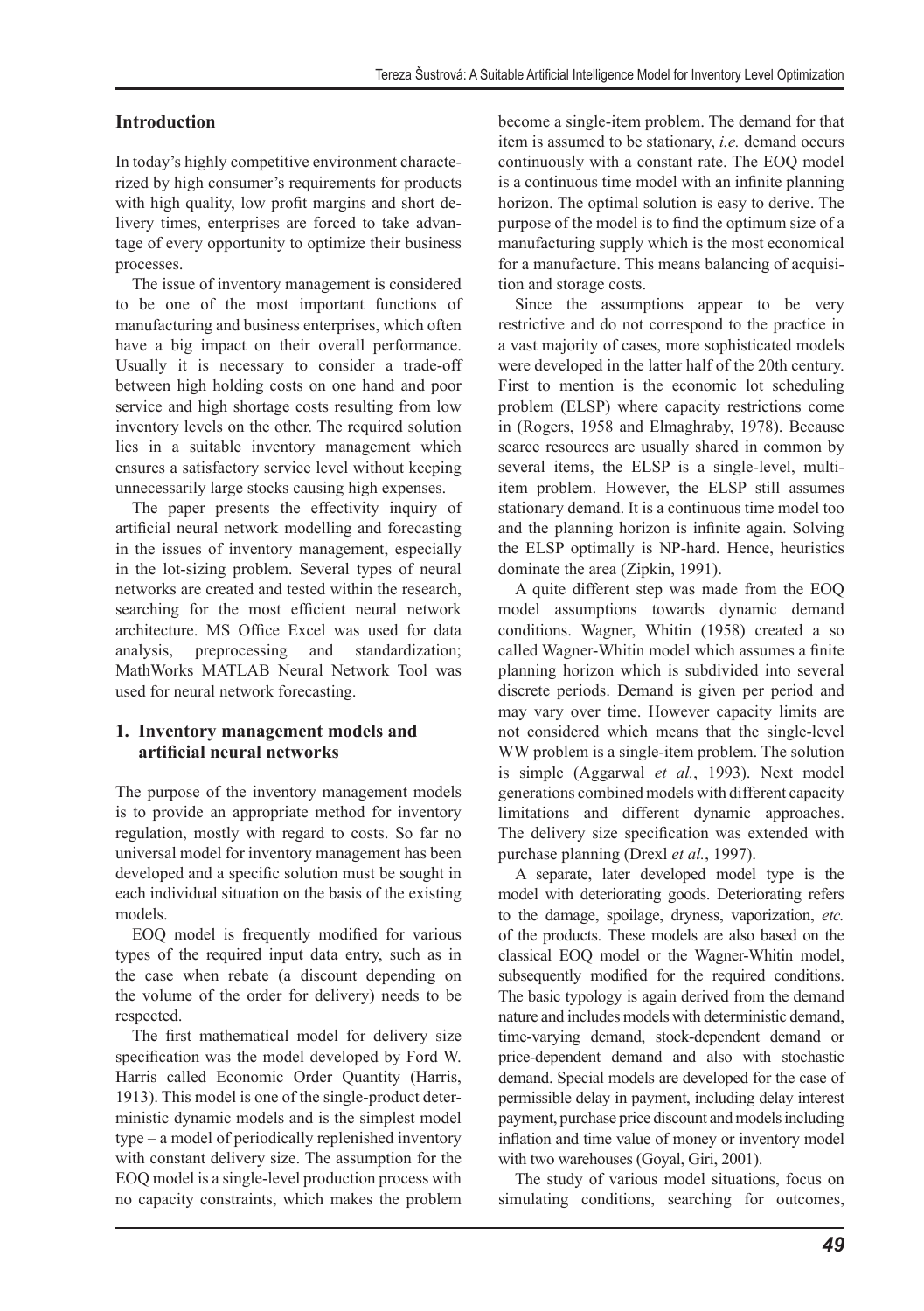optimal solutions, and so on are among the most important current trends. For example, McNelis in his paper (McNelis, 2003) applies the neural network methodology to inflation forecasting in the Euro-area and the USA. There are many other research methods besides modelling, such as laboratory experiment (Gammisch, Balina, 2015), case study (Rudiene, 2014) *etc.*

The modeling of phenomena which arise from economic reality and are described by statistical data is possible thanks to methods based predominantly on branches of mathematics such as statistics, numerical methods, operational research, linear and dynamic programming, optimization, *etc.* (see, for example, Novotná (2012) or Novotná (2014)).

The study of various model situations, focus on simulating conditions, searching for outcomes, optimal solutions, and so on are among the most important current trends. The paper Ioana *et al.* (2010) presents a new concept for fuzzy logic in economic processes. In his paper Zhang (2012), investigated the sensitivity of estimated technical efficiency scores by different methods including the stochastic distance function frontier.

Artificial neural network models have been used to successfully solve the demand forecasting and production scheduling problem. In their paper, Gaafar, Choueiki (2000) applied a neural network model to a lot-sizing problem which is part of Material Requirements Planning (MRP) for the case of deterministic time-varying demand over a fixed planning horizon.

Paper presented by Megala, Jawahar (2006) addresses a dynamic lot sizing problem with capacity constraint and discount price structure. Two meta-heuristics, genetic algorithm and Hopfield neural network are designed for dynamic lot sizing problem. A computational study in paper shows that genetic algorithm is capable of producing adequate result whereas Hopfield neural network produces satisfactory results only for small size problems.

Aburto, Weber (2007) in their research presented a hybrid intelligent system combining Autoregressive Integrated Moving Average models and neural networks for demand forecasting. Study showed improvements in forecasting accuracy and proposed a replenishment system for a Chilean supermarket, which leads simultaneously to fewer sales failures and lower inventory levels.

Artificial neural network structure was also used and compared with traditional statistical methods by Hamzaçebi (2008). The results from the modeled artificial neural network utilized for time-series forecasting proved that the proposed ANN model comes with a lower prediction error than other methods.

Research introduced by Hachicha (2011) also uses artificial neural network and deals with the lot-sizing problem in supply chain by application of metamodelling simulation. The supply chain which is a subject of research operates in make-to-order environment (no possibility of stock keeping and limited production capacity) and is characterized by multi-product, multi stage, multi-location production planning with capacity constraints and stochastic parameters such as lot arrivals order, transit time, set-up time, processing time, *etc.* The results confirm the effectiveness, flexibility and usability of the artificial neural network method in practical applications.

Another artificial neural network-based model was developed by Paul, Azaeem (2011) which determines the optimum level of finished goods inventory as a function of product demand, setup, holding, and material costs. The model was tested with a manufacturing industry data and the results indicated that the model can be used to forecast finished goods inventory level in response to the model parameters. Overall, the model can be applied for optimization of finished goods inventory for any manufacturing enterprise.

A fast convergent BP neural network model for predicting inventory level is described in a paper by He (2013). The paper also applies the improved BP neural network model to predict the inventory level of an automotive parts company. The results show that the improved algorithm not only significantly exceeds the standard algorithm but also outperforms some other improved BP algorithms both on convergence rate and prediction accuracy.

We can summarize that soft computing methods can be successfully used in the area of inventory management and optimization. Developed models often showed robustness, high performance and gave a valid solution to the presented problem. Research of artificial neural networks confirmed their usability and effectiveness in practical application especially for solving the lot-sizing problem in production planning systems. Now we can concentrate on development of a soft computing methods-based model for solving the lot-sizing problem in business venture.

## **2. Artificial neural networks**

Artificial neural networks are a branch of artificial intelligence. Multi-layer perceptron form one type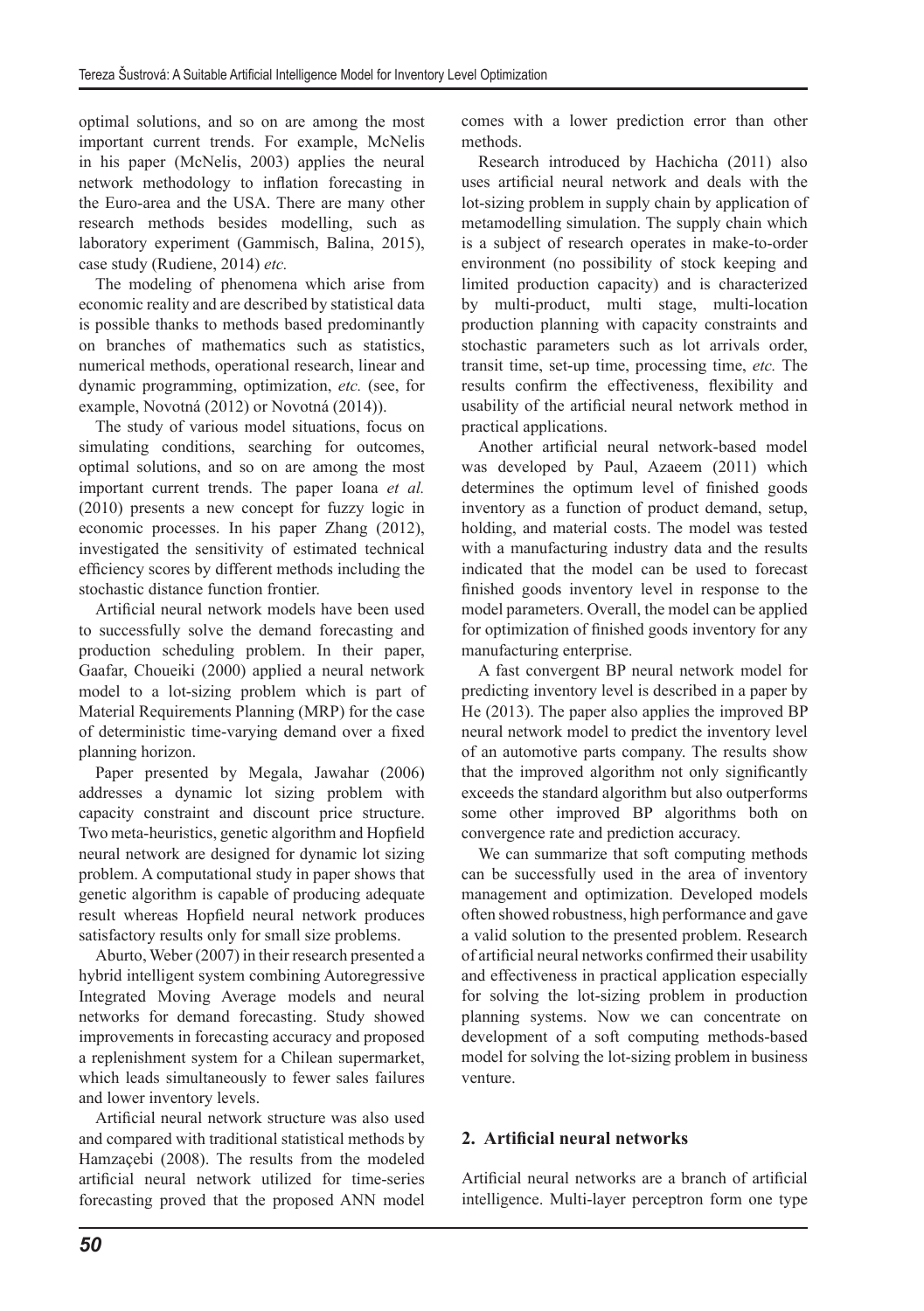of artificial neural network. We know also Single-layer perceptron ANN, Radial basis function networks or the whole group of Recurrent/feedback networks (Gardner *et al.*, 1998).

Artificial neural networks represent an analogy to human thinking, a simplified imitation of the principle of human brain. They are described as the black box with unknown inner structure and known outputs. Artificial neural networks usually work in two stages. In the first stage the network acts as an inexperienced man, learning to set its parameters to correspond to the required network topology. In the second stage the network already independently transforms inputs to outputs on the basis of knowledge obtained in the first stage. Each neural network consists of defined layers, input layers, hidden layers and output layers, and the learning method and the knowledge acquisition process.

Neural networks are appropriate in situations when chance plays a significant role in the process and deterministic relations are so complex and interwoven that they cannot be analysed and identified. They are therefore used for modelling of complex and irreversible strategic decisions where a network with more hidden layers is appropriate (Dostál, 2008, p. 42).

Some authors have recently focused a great part of their attention on the so called Neural-fuzzy systems combining the techniques of fuzzy modelling and neural networks. Neural-fuzzy models combine the advantages of fuzzy logic and neural networks, namely adaptability, quick convergence and high accuracy (Shie-Jue, Chen-Sen, 2003).

## **3. Proposed Artificial neural network model**

The aim of the research is the use of artificial neural network methods in designing an order cycle of an enterprise. This paper deals with developing an ANN model which can be used to optimize inventory level and thus improve inventory management and order system of an enterprise. The variables of current demand, demand in the next 3 months, demand in 3 months following after the 3-month order cycle (3-month delay), current inventory level, purchase prices and transport costs are used as input parameters. Output data is the ordered quantity.

All input, output and sample data were provided by an existing company, a wholesale dealer with connecting materials. Being part of a supply chain, the company buys from an Asian supplier and has to allow for a replenishment lead time of up to 60 days from the date of order. The data represents the information about the highest-turnover type of goods on the company's assortment, as monitored from January 2009 to December 2014.

This study develops the model of neural network to determine the optimum amount of ordered goods to optimize the current inventory amount. The selection of input and output parameters is crucial for the model construction. The input variables for this model are the 6 most significant factors affecting decisions on ordered amounts. These are the current demand (monthly), demand in the next 3 months, demand in the following 3 months, current warehouse value, purchase price per unit and transport costs per unit. The output parameter of the model is optimal amount of purchased goods. Inputs and outputs are presented in Figure 1.

The neural network model has been constructed using the MathWorks MATLAB programme. The following steps need to be taken when constructing the model of neural network: collection of input, output and sample dataset, designing, training and validation of neural network.

Before using collected dataset with neural network, data must be processed into input-output patterns. Each pattern is formed with an input vector and the corresponding target vector . Input and



*Figure 1. Diagram of the inputs and output of constructed neural network. Source: Author's own study.*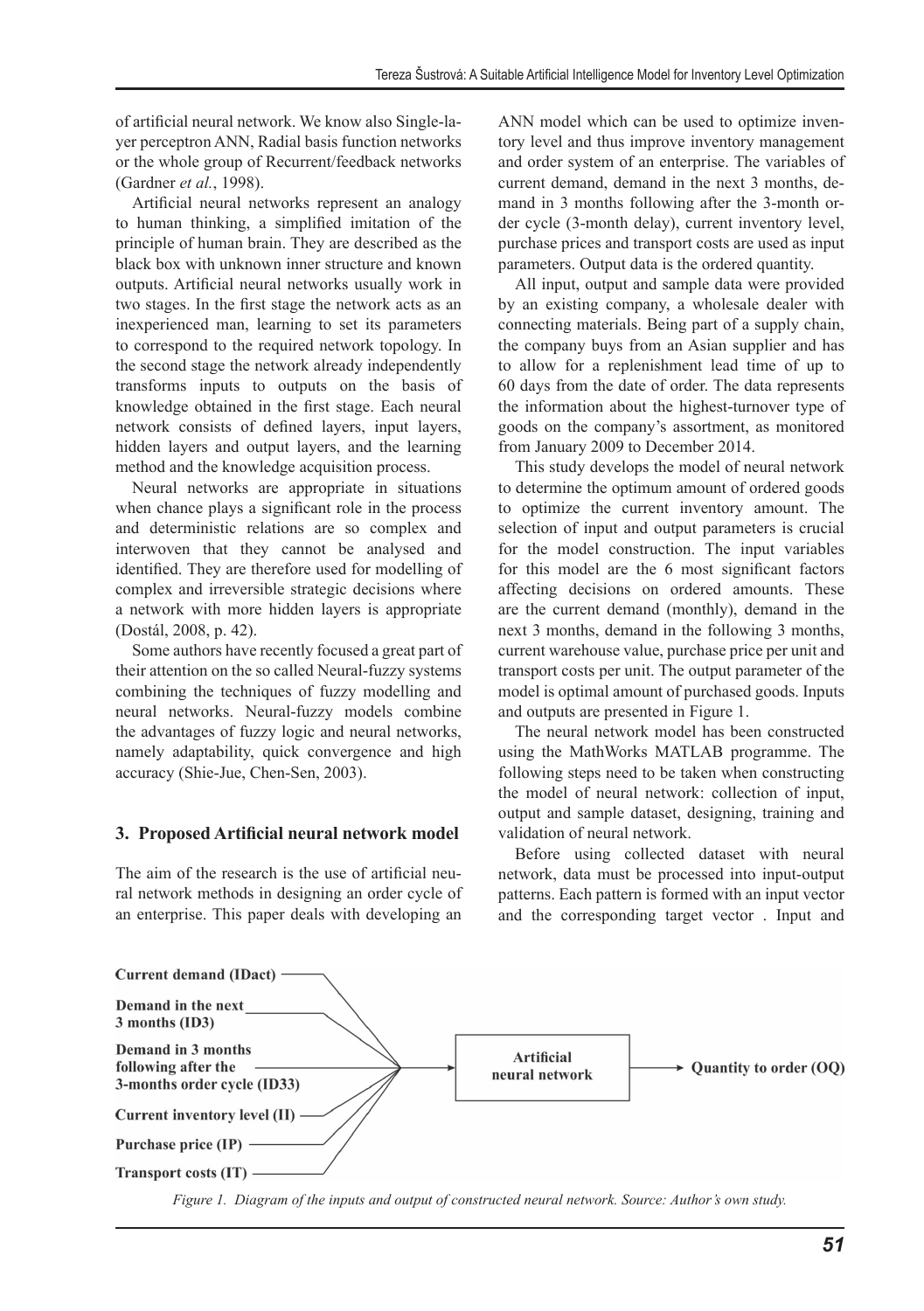| <b>IDact</b> | 0.44  | 0.41  | 0.67  | 0.67  | 0.66  | 0.65  | 0.32  |
|--------------|-------|-------|-------|-------|-------|-------|-------|
| ID3          | 0.27  | 0.09  | 0.45  | 0.50  | 0.89  | 0.31  | 0.48  |
| <b>ID33</b>  | 0.13  | 0.65  | 0.06  | 0.61  | 0.61  | 0.72  | 0.64  |
| П            | 0.15  | 0.01  | 0.01  | 0.08  | 0.10  | 0.09  | 0.21  |
| IP           | 0.72  | 0.30  | 0.41  | 0.59  | 0.43  | 0.63  | 0.60  |
| IT           | 0.24  | 0.75  | 0.43  | 0.63  | 0.24  | 0.64  | 0.62  |
| 00           | 0.043 | 0.171 | 0.336 | 0.426 | 0.674 | 0.997 | 0.342 |

*Table 1. Example of standardized input-output dataset.*

*Source: Author's own study.*

output data must be transformed into standardized form within the range of 0 to 1 in order to achieve consistent result while using ANN.

The standardization is done using the following equation:

$$
X_i = \frac{x_i - \min(x_i)}{\max(x_i) - \min(x_i)},
$$
\n(1)

where is the  $i<sup>th</sup>$  element of the input or target vector and  $X_i$  is corresponding standardized value within 0 and 1. An example of standardised input-output vectors is shown in Table 1.

A total of 31 input-output dataset pairs were collected. This dataset was divided randomly into two categories – training dataset which consists of 77% of the data and test dataset with 23% of the data. There are 24 training patterns, which are used further to model the artificial neural network. After completion of the network training the model is tested with 6 data samples and the network performance is evaluated. The sample of input and output dataset is shown in Table 1.

#### **3.1 Neural Network Architecture**

MathWorks MATLAB Neural Network Toolbox was used for construction of the inventory management model which provides functions and apps for modeling complex nonlinear systems that are not easily modeled with a closed form equation. With neural network toolbox it is possible to design, train, visualize and simulate neural networks; it can be used for applications such as data fitting, pattern recognition, clustering, time-series prediction, and dynamic system modelling and control.

A feed-forward backpropagation network model with one hidden layer and output layer is used. while the number of hidden neurons can be defined. As training function was used both TRAINGDX and TRAINSCG, adaptation learning function was used LEARNGDM, also TANSIG transfer function is used. The maximum number of training epochs is set to be 1 000 and the maximum number of validation checks is set to 1 000. The architecture of proposed ANN model is shown in Figure 2.

The neural network training is performed using 24 data samples containing both input and output data. The coefficient of determination value  $(R^2)$ for training phase is calculated to evaluate the performance of network during the training. Values of the  $\mathbb{R}^2$  indicator are between 0 and 1, the objective being to determine the accuracy of the predicted data. Therefore the closer the  $R<sup>2</sup>$  coefficient is to 1, the more accurate the neural network can be considered.

After reaching the best possible  $\mathbb{R}^2$  coefficient value the testing of newly emerged trained neural network is performed. The sample of 7 data vectors containing both input and output data is used for testing; however, for the neural network only the input vector is used. The neural network testing output is later compared to the real output value



*Figure 2. ANN architecture of proposed model. Source: Author's own study.*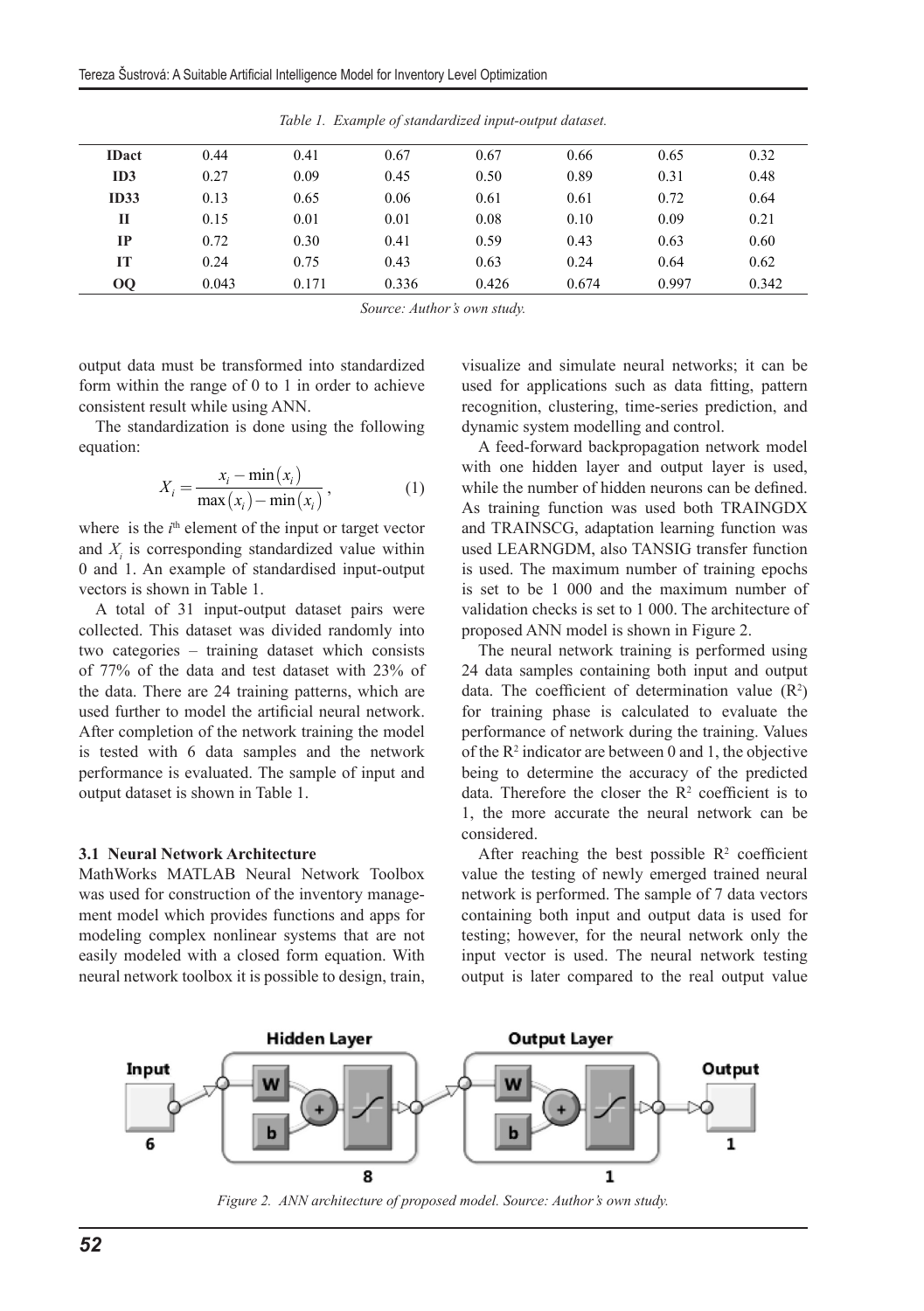$- i.e.$  with amount ordered in reality. The testing performance is evaluated by an error measure – Mean squared error (MSE). MSE is the average squared difference between outputs and targets. Lower values are better, zero means no error.

### **4. Results and Discussion**

To evaluate a suitable artificial neural network for inventory level optimization and order cycle management. To find the best constructed artificial neural network with optimal architecture, 16 neural networks with the TRAINGDX or TRAINSCG learning function and with the TANSIG or LOGSIG transfer function were constructed, trained and tested. The number of neurons in hidden layer was variable too. The evaluation of optimal neural network was governed by the MSE value. Neural networks with lower MSE value and at the same time with R2 value closer to 1 were considered more suitable.

The Table 2 shows  $\mathbb{R}^2$  and MSE values of the constructed neural network models. It shows the results of network training and testing with the TANSIG and LOGSIG transfer function and with TRAINGDX and TRAINSCG training functions for the respective values of hidden neuron numbers used for ANN. The overview indicates that neural networks using the TRAINGDX training function and the TANSIG transfer function generally performed better; with higher number of neurons the network performance tends to decrease. The lowest MSE values (0.029) and at the same time the highest  $\mathbb{R}^2$  values (0.99) are demonstrated by

Table 2.  $\mathbb{R}^2$  and MSE values of NN training and testing.

|                | <b>TRAINGDX</b> |       |       |               | <b>TRAINSCG</b> |       |       |       |
|----------------|-----------------|-------|-------|---------------|-----------------|-------|-------|-------|
|                |                 |       |       | <b>TANSIG</b> |                 |       |       |       |
| <b>Neurons</b> | 8               | 10    | 12    | 15            | 8               | 10    | 12    | 15    |
| R <sub>2</sub> | 0.990           | 0.920 | 0.970 | 0.910         | 0.980           | 0.950 | 0.920 | 0.950 |
| <b>MSE</b>     | 0.023           | 0.030 | 0.029 | 0.075         | 0.050           | 0.040 | 0.032 | 0.035 |
|                |                 |       |       | <b>LOGSIG</b> |                 |       |       |       |
| R <sub>2</sub> | 0.900           | 0.960 | 0.940 | 0.900         | 0.840           | 0.970 | 0.990 | 0.890 |
| <b>MSE</b>     | 0.033           | 0.030 | 0.044 | 0.036         | 0.053           | 0.032 | 0.034 | 0.096 |

*Source: Author's own study.*

| Input data                                     | $6 -$ Actual month demand                    |  |  |  |  |
|------------------------------------------------|----------------------------------------------|--|--|--|--|
|                                                | $-$ Demand in next 3 months                  |  |  |  |  |
|                                                | - Demand in 3 months following next 3 months |  |  |  |  |
|                                                | - Actual stock level                         |  |  |  |  |
|                                                | - Unit product costs                         |  |  |  |  |
|                                                | - Unit transport costs                       |  |  |  |  |
| Output data                                    | $1 -$ Quantity                               |  |  |  |  |
| Network type                                   | Feed-forward backpropagation                 |  |  |  |  |
| <b>Training function</b>                       | <b>TRAINGDX</b>                              |  |  |  |  |
| <b>Adaptation learning function</b>            | <b>LEARNGDM</b>                              |  |  |  |  |
| <b>Performance fuction</b>                     | <b>MSE</b>                                   |  |  |  |  |
| Number of hidden layers                        |                                              |  |  |  |  |
| <b>Neurons in hidden layers</b>                | 8                                            |  |  |  |  |
| <b>Transfer function</b>                       | TANSIG                                       |  |  |  |  |
| <b>Training Parameters</b>                     |                                              |  |  |  |  |
| Maximum number of training epochs (iterations) | 1,000                                        |  |  |  |  |
| Maximum training time                          | Infinite                                     |  |  |  |  |
| Maximum performance value                      | $\Omega$                                     |  |  |  |  |
| Minimum gradient magnitude                     | 0.00001                                      |  |  |  |  |
| Learning rate                                  | 0.01                                         |  |  |  |  |
|                                                | Source: Author's own study.                  |  |  |  |  |

| Table 3. Summary of optimal artificial neural network model. |  |  |  |
|--------------------------------------------------------------|--|--|--|
|--------------------------------------------------------------|--|--|--|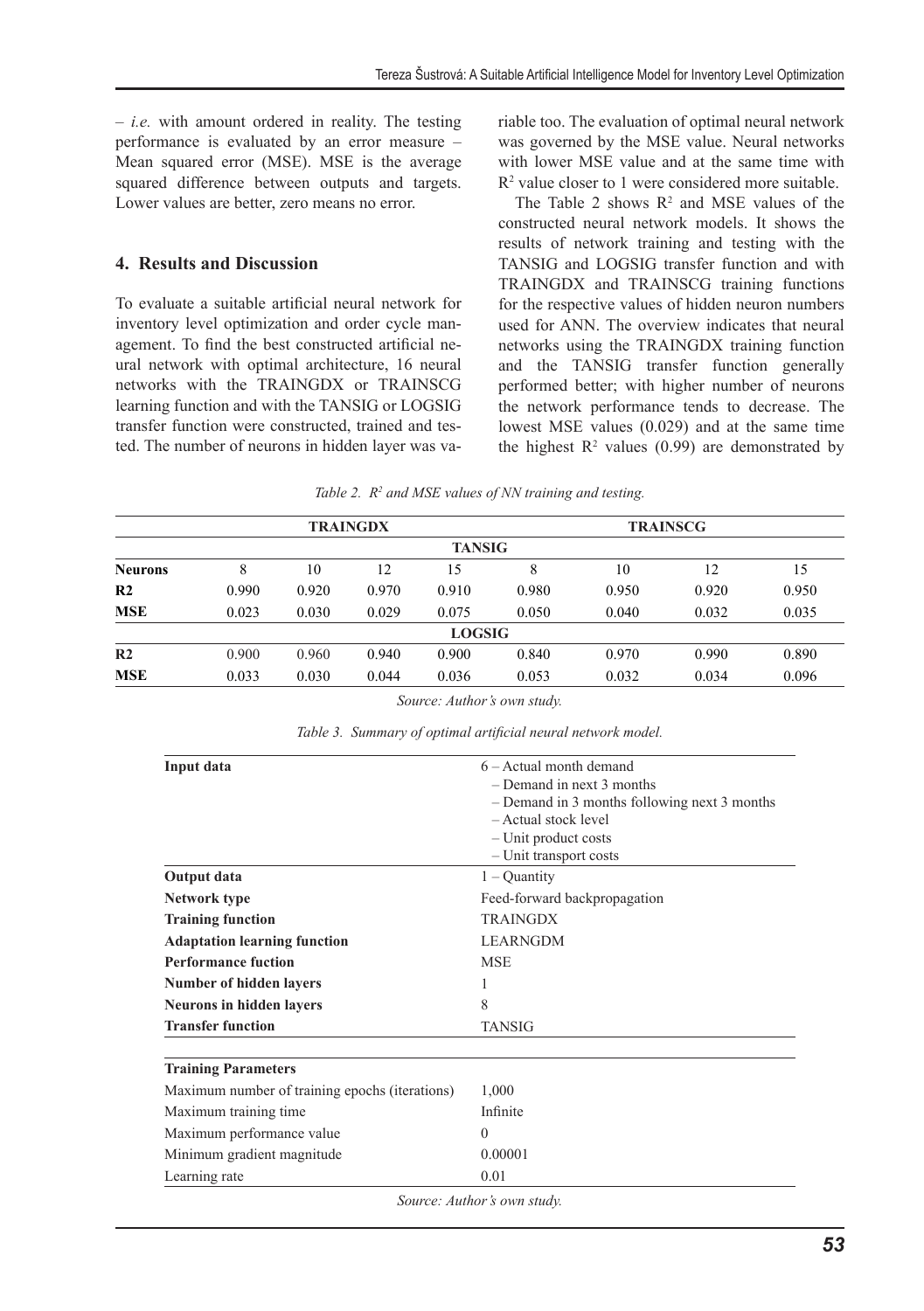the neural network with 8 hidden neurons; on the contrary the largest error  $(0.075)$  and the lowest  $\mathbb{R}^2$ value (0.91) is demonstrated by the neural network with 15 hidden neurons.

The absolutely best performance was shown by the neural network with 8 hidden neurons, TRAINGDX training function and TANSIG transfer function. Therefore, the neural network with the 6-8-1 architecture has been chosen as the optimal model for subsequent prediction and for designing the ordering system of a company.

Table 3 presents a summary of the proposed network architecture, consisting of 6 input neuron (inputs), 8 neurons in hidden layer and one output neuron (target). The  $\mathbb{R}^2$  and MSE indicators were used to find the optimal network architecture; these indicators were used for evaluation of each neural network.

## **5. Conclusion**

The article investigates the options of using artificial neural networks and their applications in a company ordering system. Within the research a model of artificial neural network was developed to optimize the order amount as a function of current demand,

## **References**

Aburto, L., Weber, R. (2007). Improved supply chain management based on hybrid demand forecasts. *Applied Soft Computing*, (7)1, pp. 136–144.

Aggarwal, A., Park, J. K., Krarup, J. (1993). Improved Algorithms for Economic Lot Size Problems: An 0 (mn)- Algorithm for Structured Problems. *Operations Research*, 41(3), pp. 155–180.

Dostál, P. (2008). *Pokročilé metody analýz a modelování v podnikatelství a veřejné správě*. Brno: Akademické nakladatelství CERM. 342pp.

Drexl, A., Kimms, A., Seeanner, F. (1997). Lot sizing and scheduling — Survey and extensions. *European Journal of Operational Research*, 99(2), pp. 143–154.

Elmaghraby, S. (1978). The Economic Lot Scheduling Problem (ELSP): Review and Extensions. *Management Science,* 24(6), pp. 587–598.

Gaafar, L., Choueiki, M. H. (2000). A neural network model for solving the lot-sizing problem. *Omega,* 28(2), pp. 175–184.

Gammisch, M., Balina, S. (2015). Support of Risk Management through Careful Selection of Anti-corruption Measures–a Critical Evaluation of Compliance Management Activities. *Trends Economics and Management*, 9(22), pp. 9–18.

demand in the next 3 months, demand in 3 months following after the 3-month order cycle (3-month delay), current warehouse values, purchase price and transport costs.

The architecture with feed-forward back propagation learning algorithm, TRAINGDX training function and TANSIG transfer function and 6-8-1 architecture was assessed as the most suitable neural network. A performance of neural network model was evaluated by Coefficient of Determination  $(R^2)$  and Mean Squared Error.

The constructed model of artificial neural network can be used for further order cycle optimization. The future order amount can be planned based on predicated demand and thus the inventory management can be improved as a part of supply chain management. The article presents artificial neural networks as very useful and bringing many opportunities for further research.

## **Acknowledgment**

This paper was supported by grant FP-S-15-2787 "*Effective Use of ICT and Quantitative Methods for Business Processes Optimization*" from the Internal Grant Agency at Brno University of Technology.

Gardner, M. W., Dorling S. R. (1998) Artificial neural networks (the multilayer perceptron) – a review of applications in the atmospheric sciences. *Atmospheric environment,* (32)14, pp. 2627–2636.

Goyal, S. K., Giri, B. C. (2001). Recent trends in modeling of deteriorating inventory. *European Journal of Operational Research,* 134(1), pp. 1–16.

Hachicha, W. (2011). A simulation metamodelling based neural networks for lot-sizing problem in MTO sector. *International Journal of Simulation Modelling,* 10(4), pp. 191–203.

Hamzaçebi, C. (2008). Improving artificial neural networks' performance in seasonal time series forecasting. *Information Sciences,* (178)23, pp. 4550– 4559.

Harris, F. W. (1913). How Many Parts to Make at Once. In: *Factory, The Magazine of Management*, 10(2), pp. 135–152.

He, W. (2013). An inventory controlled supply chain model based on improved BP neural network. *Discrete Dynamics in Nature and Society*. 2013(1), pp. 1–7.

Ioana, A., Mirea, V., Bălescu C. (2010). Economic processes study through Fuzzy Logic. *Journal of Economic*